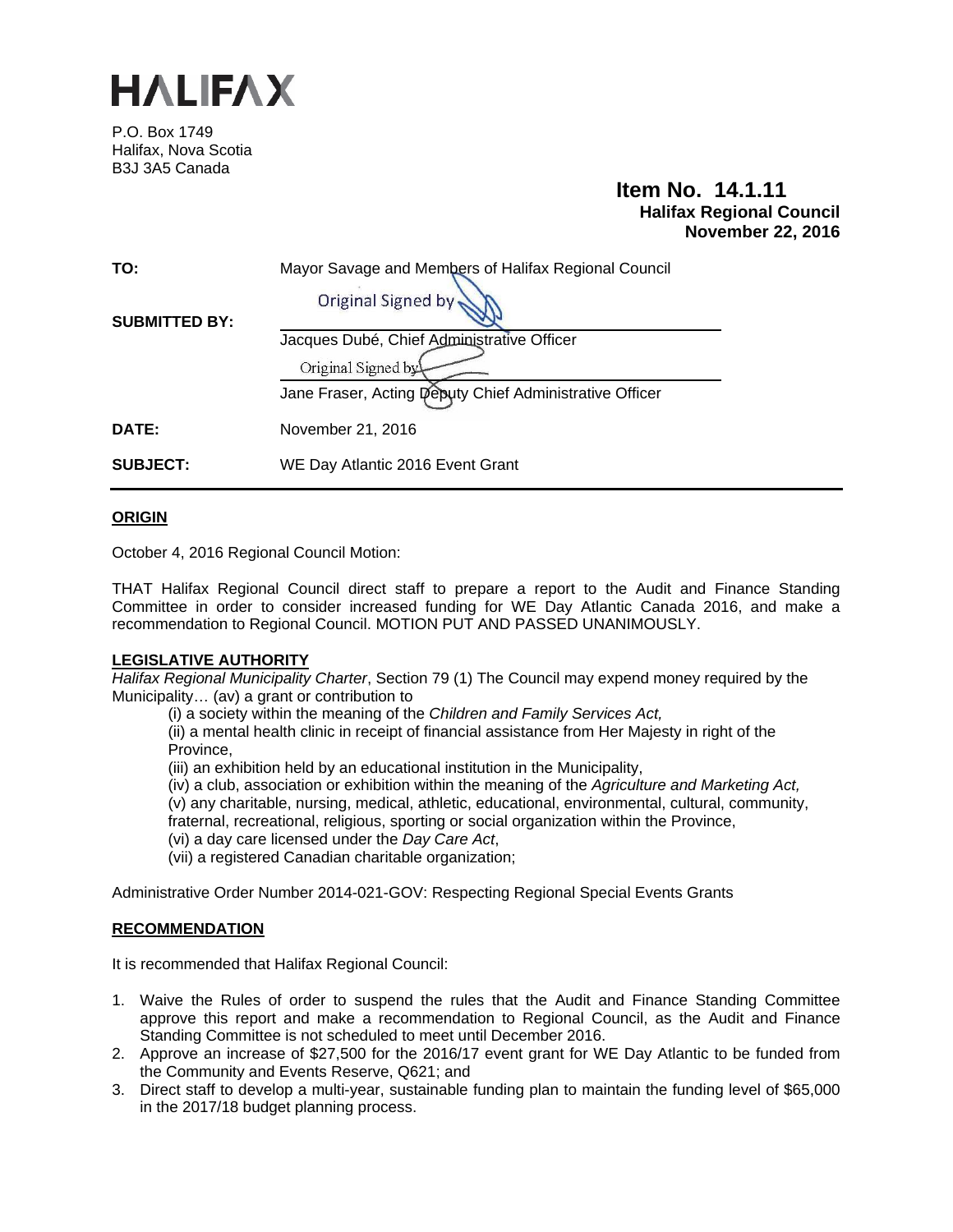# **BACKGROUND**

HRM administers two event grant administrative orders through which it provides funding to a variety of events. The Marketing Levy Special Events Reserve (MLSER) Program is funded from the hotel levy and provides grant funding to large scale special events that support tourism and business development. The Regional Special Events Program provides funding to organizations that plan events which further the municipality's community and cultural development.

We Day is an event initiative of WE Charity, an international charity and educational partner, that works with schools to implement the WE Act program to promote the spirit of volunteerism in the young. WE is a not for profit organization and has partnered with the Nova Scotia Department of Education and Early Childhood Education for this event.

WE Day Atlantic was first hosted in Atlantic Canada in 2013, and HRM was selected as the first site. WE Day Atlantic has chosen to return to HRM in each subsequent year including the upcoming November 2016 event. The event has been funded over the past 3 years from two sources; the MLSER and the Operating Surplus Reserve (Q328), and at varying levels of funding:

In 2013/14, Regional Council approved a grant in the amount of \$50,000 from MLSER.

In 2014/15, Regional Council again approved a grant of \$50,000 but then subsequently passed a motion to "Increase the \$50,000 event grant for the 2014 We Day Atlantic Event as approved by Regional Council on June 24, 2014 by \$20,000, a one-time increase only, for a total grant of \$70,000 towards the event with funds being allocated from the Operating Surplus Reserve, Q328".

In 2015/16, Regional Council approved a grant of \$65,000, again from the Operating Surplus Reserve.

At the May 25, 2016 meeting, the Grants Committee considered the staff report on Regional Special Events Grants, dated May 18, 2016. With the approval of the new event grant programs, the event is eligible for consideration under the Administrative Order (AO) on Regional Special Events and the application was directed to the Cultural Events & Showcases Program. Staff recommended an event grant of \$10,000 to WE Day Atlantic based upon the criteria as outlined in the AO. The staff report outlined that the proposed grant to WE Day Atlantic had been significantly reduced from previous years.

However, due to the late cancellation of an another festival that had been recommended for a grant of \$27,500, the Grants Committee chose to recommend an alternative to Regional Council which increased the total grant award for WE Day Atlantic from \$10,000 to \$37,500 for a period of three years. That recommendation to Regional Council committed the entire budget of \$200,000 for the Cultural Events and Showcases program until the 2019/20 fiscal year.

On May 31, 2016, Regional Council approved the Grants Committee recommendation to award an event grant of \$37,500 for WE Day Atlantic 2016 for a period of three years. Subsequently, on October 4, 2016, Regional Council passed a motion directing staff to prepare a report to consider increased funding for WE Day Atlantic Canada 2016.

## **Audit & Finance Standing Committee**

Regional Council's motion directed staff to "…prepare a report to the Audit and Finance Standing Committee to consider increased funding…". Pursuant to the terms of reference for the Audit & Finance Standing Committee, the request would normally be considered as an increased, unbudgeted request prior to consideration by Regional Council. However, the event is scheduled for November 30, 2016 and the Audit and Finance Standing Committee is not scheduled to meet until December. Regional Council can choose to consider the request directly and, as a result, this report has been submitted directly to Regional Council.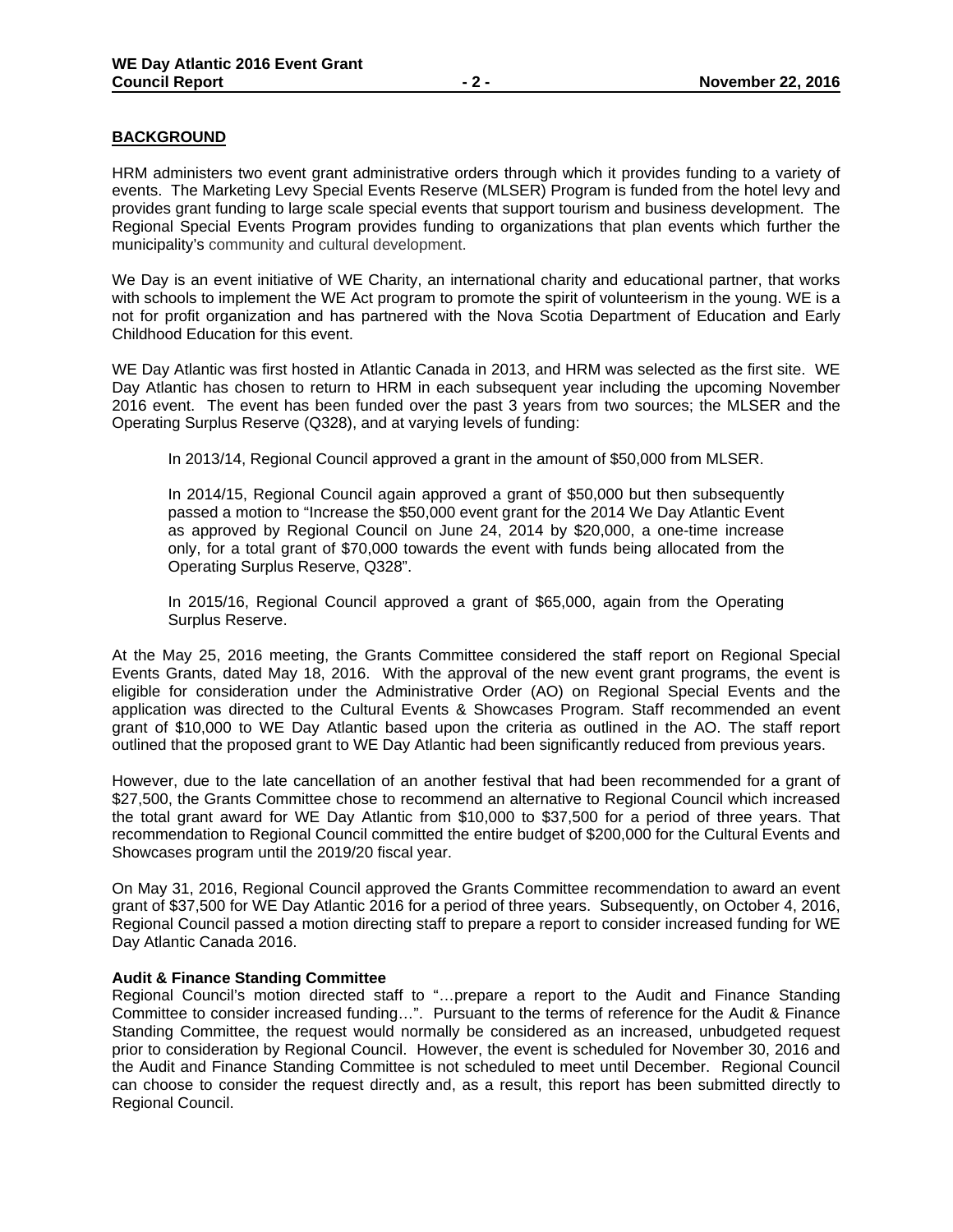# **DISCUSSION**

#### **Regional Special Events Program**

With the focus of the MLSER funded events being economic development and tourism, WE Day falls under the Regional Special Events program. As stated in the 2015 MLSER Staff report, "*based on current and past applications submitted for WE Day and the level of funding requested, it is clear that moving forward due to criteria and maximum grant levels the Regional Special Events Grants program will not yield the same level of funding that has been approved under the MLSER*".

The 2016 WE Day application was directed to the Cultural Events & Showcases Program stream. This category was chosen as it provides an opportunity for the maximum grant award in this program (\$60,000). As an event that has unique characteristics when compared to others, many of the benefits of WE Day do not specifically align with the criteria of the program which supports arts and culture festivals that have a strong cultural content and programing and further the disciplines of literary, media, performing and visual arts. However, staff recommended an event grant of \$10,000 to WE Day Atlantic based on meeting two of the criteria as outlined in the AO which states*: a) enjoyment of unique experiences* and *b) exploration of own and other cultures.* 

With requests for more than double the program capacity of \$200,000, provision of funding to WE Day Atlantic at the 2015 level (\$65,000) would have created a significant reduction in funding available to all other events in this category, most of which are annual, local events.

#### **WE Day Commitment to Halifax**

WE Day Atlantic has unique characteristics within its event model that incurs higher production costs associated with its delivery than those typically funded through the Regional Special Events program. However, it does not meet the criteria for a MLSER event.

Therefore, in order to develop a more effective level of sustainable funding for WE day staff requested that the organization commit to holding WE Day Atlantic for a period of three years in Halifax. The organization has stated, *"As discussed, WE Charity commits to hosting WE Day Atlantic for the next 3 years (2016-2018) with the intent to continue the event past those three years*."

## **Funding Source Alternatives**

The budget of \$200,000 for the Cultural Events and Showcases funding program is fully committed for the next three fiscal years (2016/17, 2017/18, and 2018/19), as per the May 31, 2016 Regional Council motion. As well, the budget for Community Events is fully committed from the Operating Budget as per the May 31, 2016, motion. The Special Events Advisory Committee (SEAC) has indicated that WE Day Atlantic does not meet the MLSER program criteria by increasing tourism, economic and media impacts. Therefore, the Committee has not recommended awarding of the grant from MLSER in the past two years. Regional Council has confirmed that recommendation, which has resulted in the event grant funded from the Operating Surplus.

## **Community and Events Reserve, Q621**

On Sept. 20, 2016, Regional Council approved a report on "Long-term Fiscal Strategy Reserve Review – New Reserve Business Cases". One of the new Reserves is the "Community and Events Reserve" (Q621) which combines and replaces four reserves: Q127 - Sustainable Community Reserve; Q138 - Community Facility Partnership; Q312 - Culture Development Reserve; and Q315 – Special Events Reserve (MLSER). The purpose of this new reserve is threefold:

- To provide funding to attract and host exceptional large-scale sporting and tourism events that create significant economic impacts, promote Halifax as a multi-experiential event destination and attract tourists to HRM for multiple day visits;
- To provide funding to community non-profit and public institutions in support of major capital initiatives by facilitating the development of significant community infrastructure in order to realize tangible cultural, sectoral and economic impacts on a national, provincial, regional or sectoral scale; and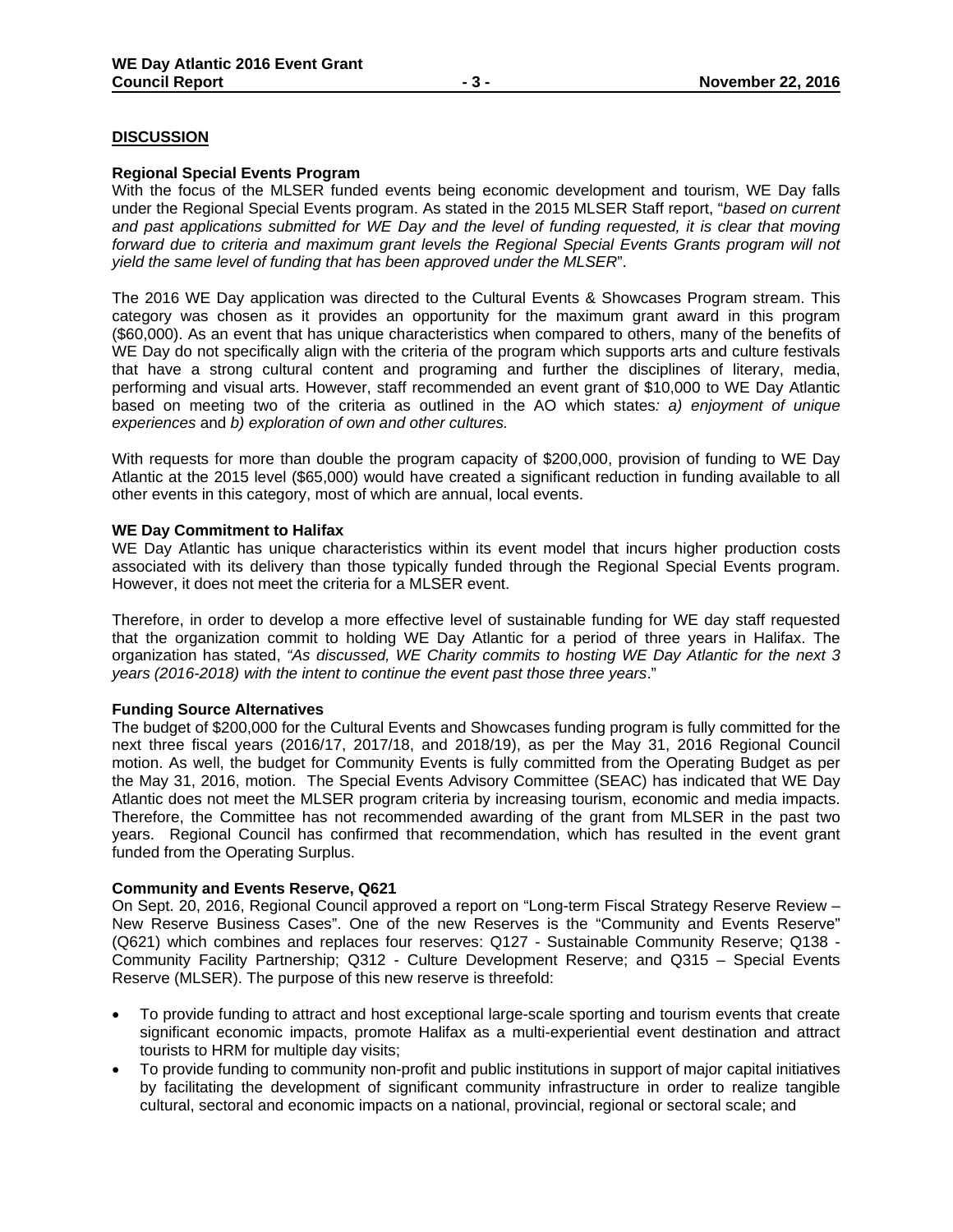To provide funding to support the principles and objectives of the Cultural Plan and the HRM Public Art Policy.

The current 2016/17 event grant for WE Day Atlantic was funded out of the Culture Development Reserve (Q312). As noted, while an increased grant amount could have been considered under AO 2014-021- GOV: Respecting Regional Special Events Grants, the budget capacity was insufficient to support a higher amount. With the creation of the new reserve (Q621) which merged the previous reserves, additional capacity could be available.

# **Funding Requests outside Event Granting Framework**

While WE Day Atlantic provides many unique opportunities to youth and the nature of the event is beneficial for HRM, increasing the funding levels outside the granting framework process approved by Council presents a challenge. The process sets out a consistent framework for assessing and awarding events through measurable outcomes, and it is by adhering to this set of criteria that the process is successful. Consideration of and adjustments to funding levels outside the framework is in direct conflict to the process that was approved by Council and creates precedent concern. This action opens the possibility of other events requesting additional funding or changes to other parts of the programs.

However, two points for consideration that support an increase outside the granting framework in this instance must be noted.

- 1. In discussion with the co-founder of We Charity staff were told, *"it has been difficult to raise sufficient funding (from the private sector specifically) and, as a result, we rely on the very generous support of the City".* In addition to challenges from private sector funding, to date, there has been no commitment for provincial funding for the upcoming event. In order to retain the robust scope and scale of experience for the young people in Atlantic Canada an increase to the grant will ensure diminished corporate sponsorship does not result in a reduced program; and;
- 2. WE Day Atlantic has been previously recognized and committed to by Regional Council as an important initiative that enhances the Municipality's investment in youth programing and engagement. The event carries many benefits celebrating youth and volunteerism and provides a unique opportunity for schools across Atlantic Canada to engage in socially relevant topics, such as global climate change, clean water initiatives, anti-cyber bullying, and mental health challenges in teens.

As suggested there have been challenges each year aligning WE Day to sustainable funding levels either due to budget restrictions or program suitability. Therefore, it is recommended that staff be directed to develop a sustainable funding plan for the event for future years that enables HRM to support the event and maintains the integrity of the event grant framework. The funding plan would be presented for Regional Council's consideration as part of the 2017/18 budget process. The objective of the funding plan would be to stabilize the funding challenges that have been of concern for WE Charity and Regional Council and have resulted in requests for additional funding for the event each year.

## **FINANCIAL IMPLICATIONS**

The additional event grant would be an unbudgeted withdrawal from the Community/Events Reserve (Q621). With the approval of the 2016/17 budget, the funding is available in the Community and Events Reserve (Q621).

#### **Budget Summary: Opportunity Reserves – Community and Events Reserve, Q621**

| Balance in Reserve, at September 30, 2016       | \$2,492,419   |
|-------------------------------------------------|---------------|
| Pending Revenue to March 31, 2017               | \$ 636,003    |
| Pending Withdrawals/Commitments                 | \$(2,472,178) |
| Projected net available balance, March 31, 2017 | \$ 656,244    |